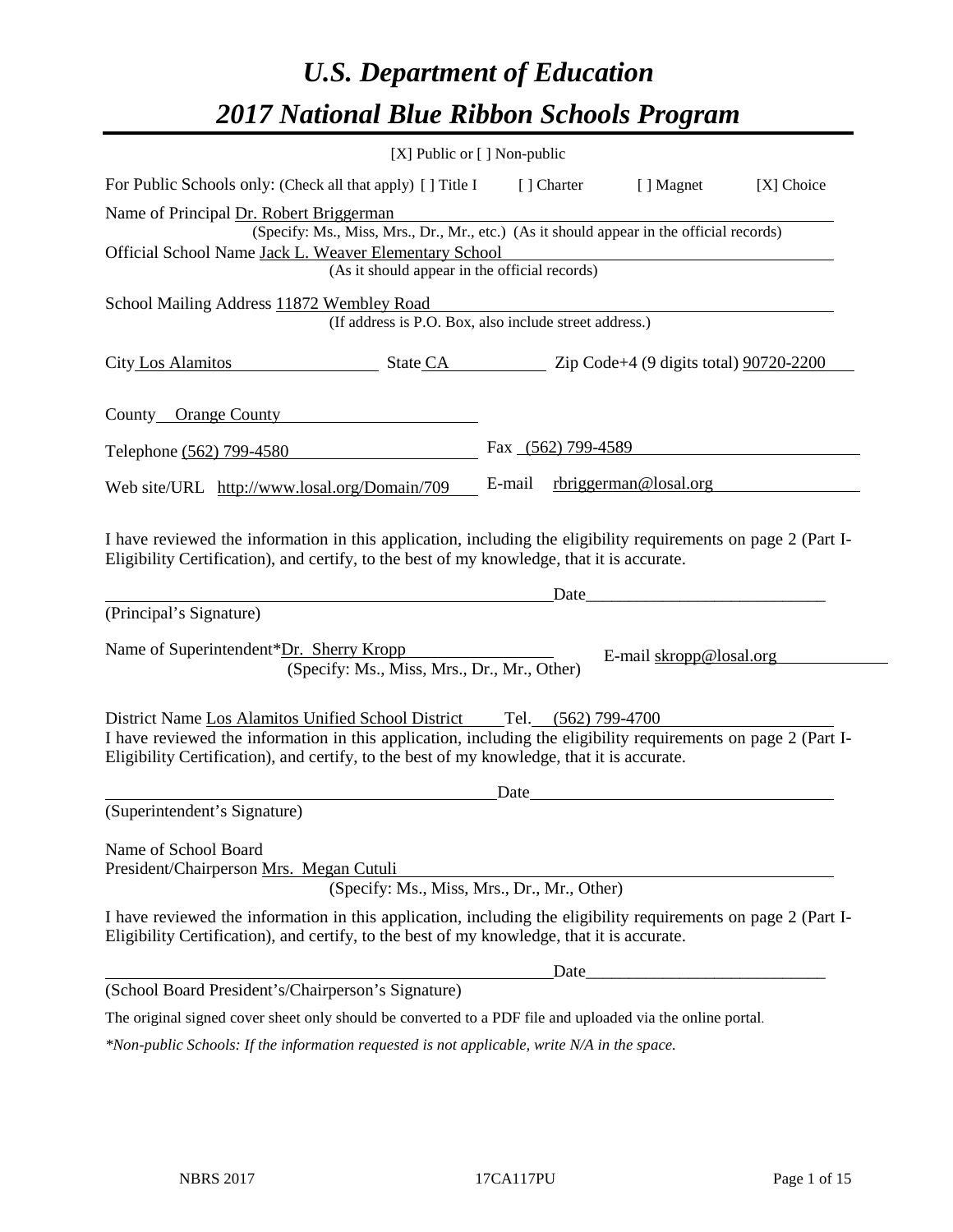The signatures on the first page of this application (cover page) certify that each of the statements below, concerning the school's eligibility and compliance with U.S. Department of Education and National Blue Ribbon Schools requirements, are true and correct.

- 1. The school configuration includes one or more of grades K-12. (Schools on the same campus with one principal, even a K-12 school, must apply as an entire school.)
- 2. All nominated public schools must meet the state's performance targets in reading (or English language arts) and mathematics and other academic indicators (i.e., attendance rate and graduation rate), for the all students group and all subgroups, including having participation rates of at least 95 percent using the most recent accountability results available for nomination.
- 3. To meet final eligibility, all nominated public schools must be certified by states prior to September 2017 in order to meet all eligibility requirements. Any status appeals must be resolved at least two weeks before the awards ceremony for the school to receive the award.
- 4. If the school includes grades 7 or higher, the school must have foreign language as a part of its curriculum.
- 5. The school has been in existence for five full years, that is, from at least September 2011 and each tested grade must have been part of the school for the past three years.
- 6. The nominated school has not received the National Blue Ribbon Schools award in the past five years: 2012, 2013, 2014, 2015, or 2016.
- 7. The nominated school has no history of testing irregularities, nor have charges of irregularities been brought against the school at the time of nomination. The U.S. Department of Education reserves the right to disqualify a school's application and/or rescind a school's award if irregularities are later discovered and proven by the state.
- 8. The nominated school has not been identified by the state as "persistently dangerous" within the last two years.
- 9. The nominated school or district is not refusing Office of Civil Rights (OCR) access to information necessary to investigate a civil rights complaint or to conduct a district-wide compliance review.
- 10. The OCR has not issued a violation letter of findings to the school district concluding that the nominated school or the district as a whole has violated one or more of the civil rights statutes. A violation letter of findings will not be considered outstanding if OCR has accepted a corrective action plan from the district to remedy the violation.
- 11. The U.S. Department of Justice does not have a pending suit alleging that the nominated school or the school district as a whole has violated one or more of the civil rights statutes or the Constitution's equal protection clause.
- 12. There are no findings of violations of the Individuals with Disabilities Education Act in a U.S. Department of Education monitoring report that apply to the school or school district in question; or if there are such findings, the state or district has corrected, or agreed to correct, the findings.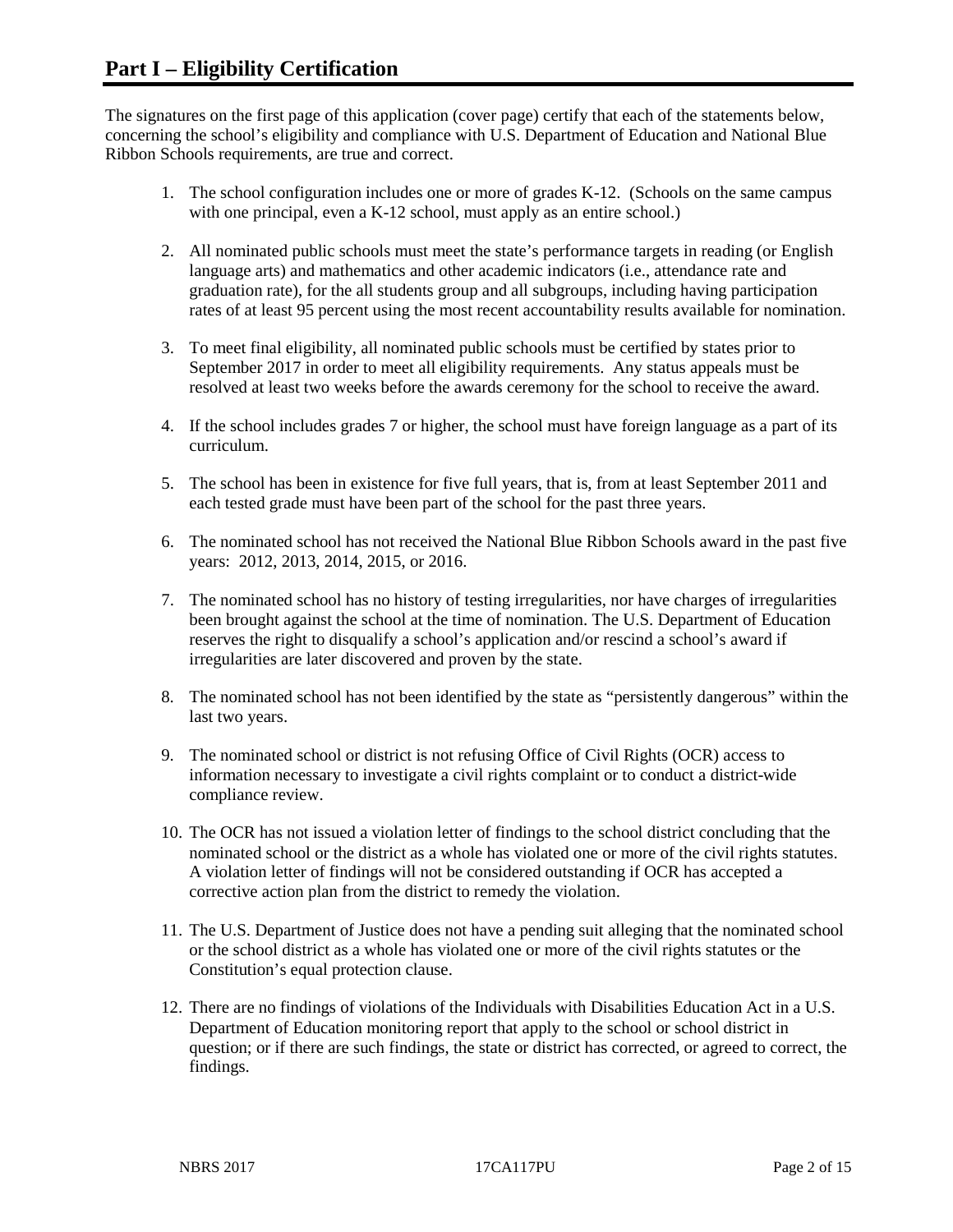### **Data should be provided for the most recent school year (2016-2017) unless otherwise stated.**

## **DISTRICT**

1. Number of schools in the district  $6$  Elementary schools (includes K-8) (per district designation): 2 Middle/Junior high schools 1 High schools 0 K-12 schools

#### 9 TOTAL

**SCHOOL** (To be completed by all schools)

- 2. Category that best describes the area where the school is located:
	- [] Urban or large central city [ ] Suburban with characteristics typical of an urban area [X] Suburban [ ] Small city or town in a rural area [ ] Rural
- 3. Number of students as of October 1, 2016 enrolled at each grade level or its equivalent in applying school:

| Grade                           | # of         | # of Females | <b>Grade Total</b> |
|---------------------------------|--------------|--------------|--------------------|
|                                 | <b>Males</b> |              |                    |
| <b>PreK</b>                     | 14           | 10           | 24                 |
| $\mathbf K$                     | 66           | 66           | 132                |
| $\mathbf{1}$                    | 54           | 63           | 117                |
| $\overline{2}$                  | 53           | 50           | 103                |
| 3                               | 55           | 57           | 112                |
| 4                               | 41           | 62           | 103                |
| 5                               | 47           | 54           | 101                |
| 6                               | 0            | 0            | 0                  |
| 7                               | 0            | 0            | 0                  |
| 8                               | 0            | 0            | 0                  |
| 9                               | 0            | 0            | 0                  |
| 10                              | 0            | 0            | 0                  |
| 11                              | 0            | 0            | 0                  |
| 12 or higher                    | 0            | 0            | 0                  |
| <b>Total</b><br><b>Students</b> | 330          | 362          | 692                |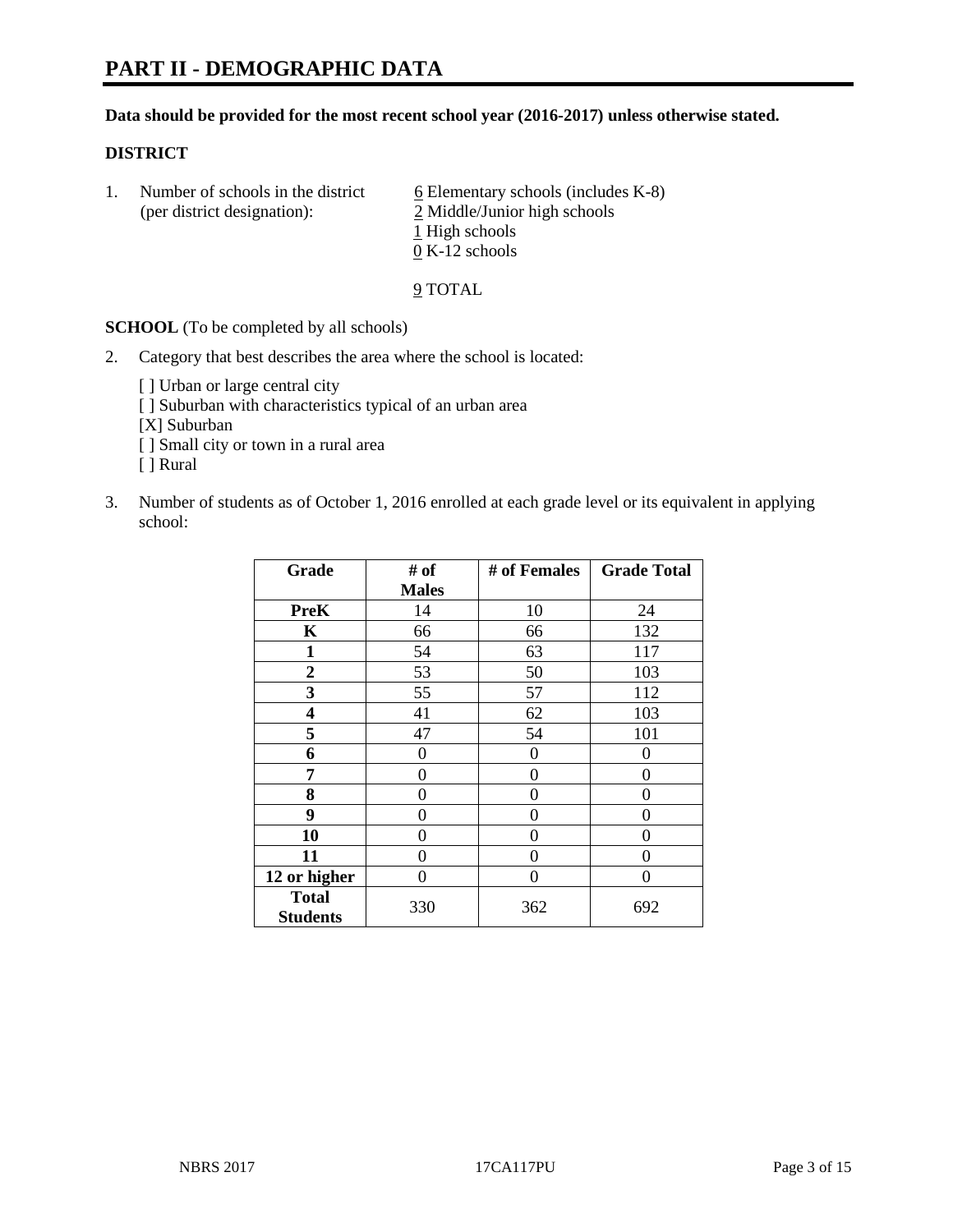the school: 35 % Asian

4. Racial/ethnic composition of  $1\%$  American Indian or Alaska Native 1 % Black or African American 18 % Hispanic or Latino 1 % Native Hawaiian or Other Pacific Islander 43 % White 1 % Two or more races **100 % Total**

(Only these seven standard categories should be used to report the racial/ethnic composition of your school. The Final Guidance on Maintaining, Collecting, and Reporting Racial and Ethnic Data to the U.S. Department of Education published in the October 19, 2007 *Federal Register* provides definitions for each of the seven categories.)

5. Student turnover, or mobility rate, during the 2015 – 2016 school year: 2%

This rate should be calculated using the grid below. The answer to (6) is the mobility rate.

| <b>Steps For Determining Mobility Rate</b>         | Answer |  |
|----------------------------------------------------|--------|--|
| (1) Number of students who transferred to          |        |  |
| the school after October 1, 2015 until the         | 4      |  |
| end of the 2015-2016 school year                   |        |  |
| (2) Number of students who transferred             |        |  |
| <i>from</i> the school after October 1, 2015 until | 8      |  |
| the end of the 2015-2016 school year               |        |  |
| (3) Total of all transferred students [sum of      | 12     |  |
| rows $(1)$ and $(2)$ ]                             |        |  |
| (4) Total number of students in the school as      | 682    |  |
| of October 1, 2015                                 |        |  |
| $(5)$ Total transferred students in row $(3)$      | 0.018  |  |
| divided by total students in row (4)               |        |  |
| $(6)$ Amount in row $(5)$ multiplied by 100        | 2      |  |

6. English Language Learners (ELL) in the school:  $3\%$ 

19 Total number ELL

Specify each non-English language represented in the school (separate languages by commas): Japanese, Korean, Mandarin, Spanish, Vietnamese.

- 7. Students eligible for free/reduced-priced meals: 6 % Total number students who qualify: 34
- 8. Students receiving special education services: 10 %

70 Total number of students served

Indicate below the number of students with disabilities according to conditions designated in the Individuals with Disabilities Education Act. Do not add additional conditions. It is possible that students may be classified in more than one condition.

| 19 Autism                             | $\underline{0}$ Orthopedic Impairment   |
|---------------------------------------|-----------------------------------------|
| 0 Deafness                            | 4 Other Health Impaired                 |
| 0 Deaf-Blindness                      | 3 Specific Learning Disability          |
| 0 Emotional Disturbance               | 56 Speech or Language Impairment        |
| 0 Hearing Impairment                  | 0 Traumatic Brain Injury                |
| 0 Mental Retardation                  | 2 Visual Impairment Including Blindness |
| $\underline{0}$ Multiple Disabilities | <b>0</b> Developmentally Delayed        |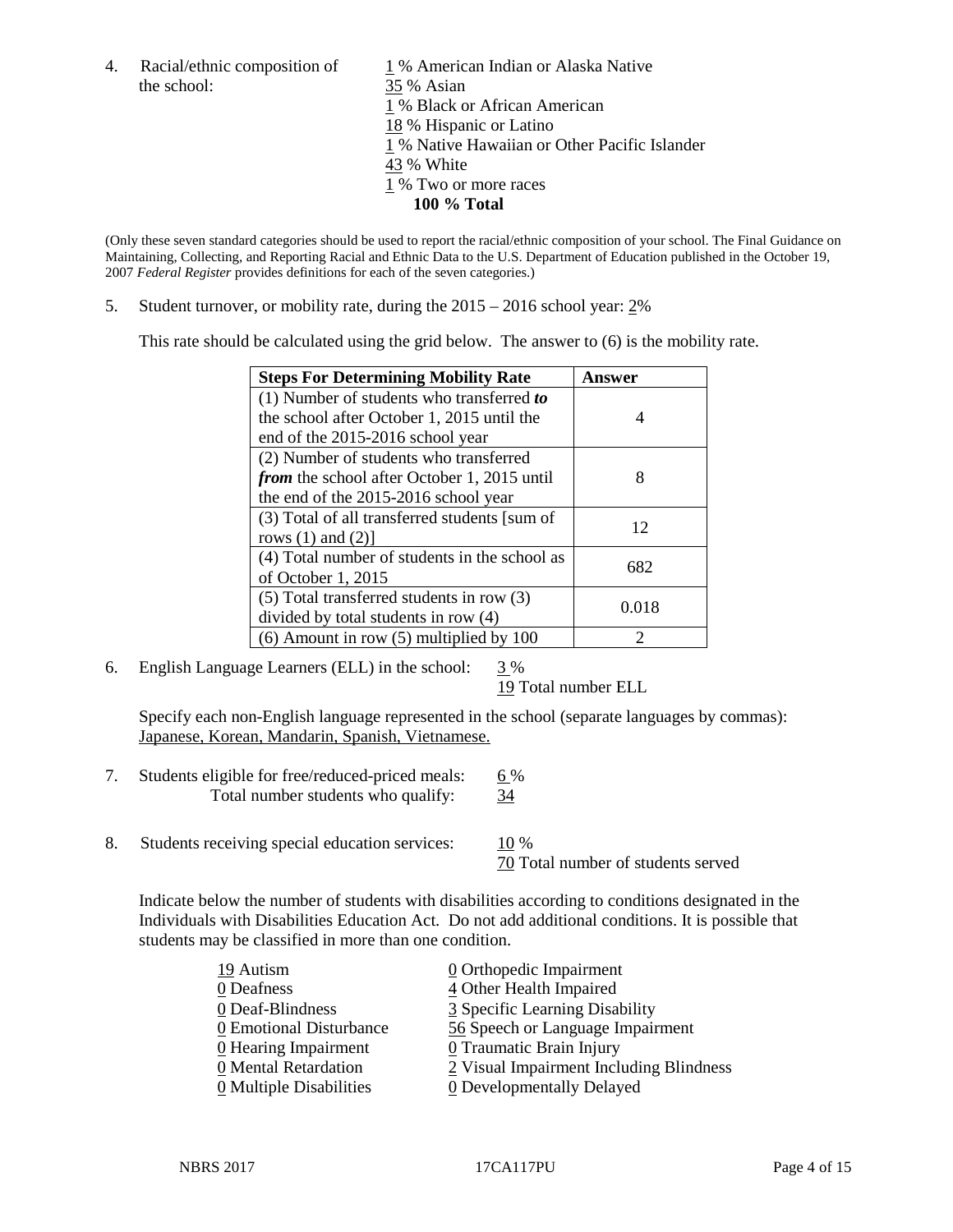- 9. Number of years the principal has been in her/his position at this school: 2
- 10. Use Full-Time Equivalents (FTEs), rounded to nearest whole numeral, to indicate the number of school staff in each of the categories below:

|                                        | <b>Number of Staff</b> |
|----------------------------------------|------------------------|
| Administrators                         |                        |
| Classroom teachers including those     |                        |
| teaching high school specialty         | 30                     |
| subjects                               |                        |
| Resource teachers/specialists/coaches  |                        |
| e.g., reading, math, science, special  | 3                      |
| education, enrichment, technology,     |                        |
| art, music, physical education, etc.   |                        |
| Paraprofessionals under the            |                        |
| supervision of a licensed professional | 19                     |
| supporting single, group, or classroom |                        |
| students.                              |                        |
| Student support personnel              |                        |
| e.g., guidance counselors, behavior    |                        |
| interventionists, mental/physical      |                        |
| health service providers,              | $\Delta$               |
| psychologists, family engagement       |                        |
| liaisons, career/college attainment    |                        |
| coaches, etc.                          |                        |

- 11. Average student-classroom teacher ratio, that is, the number of students in the school divided by the FTE of classroom teachers, e.g., 22:1 23:1
- 12. Show daily student attendance rates. Only high schools need to supply yearly graduation rates.

| <b>Required Information</b> | 2015-2016 | 2014-2015 | 2013-2014 | 2012-2013 |     |
|-----------------------------|-----------|-----------|-----------|-----------|-----|
| Daily student attendance    | 98%       | 98%       | 98%       | ን7%       | 98% |
| High school graduation rate | 0%        | 0%        | 0%        | 9%        | 0%  |

### 13. **For high schools only, that is, schools ending in grade 12 or higher.**

Show percentages to indicate the post-secondary status of students who graduated in Spring 2016.

| <b>Post-Secondary Status</b>                  |    |
|-----------------------------------------------|----|
| Graduating class size                         |    |
| Enrolled in a 4-year college or university    | 0% |
| Enrolled in a community college               | 0% |
| Enrolled in career/technical training program | 0% |
| Found employment                              | 0% |
| Joined the military or other public service   | 0% |
| Other                                         |    |

14. Indicate whether your school has previously received a National Blue Ribbon Schools award. Yes X No

If yes, select the year in which your school received the award. 2004

15. In a couple of sentences, provide the school's mission or vision statement.

The Jack L. Weaver School Mission is to provide a safe and nurturing environment that fosters life-long learning. Weaver School is dedicated to academic excellence. We value parents and community members as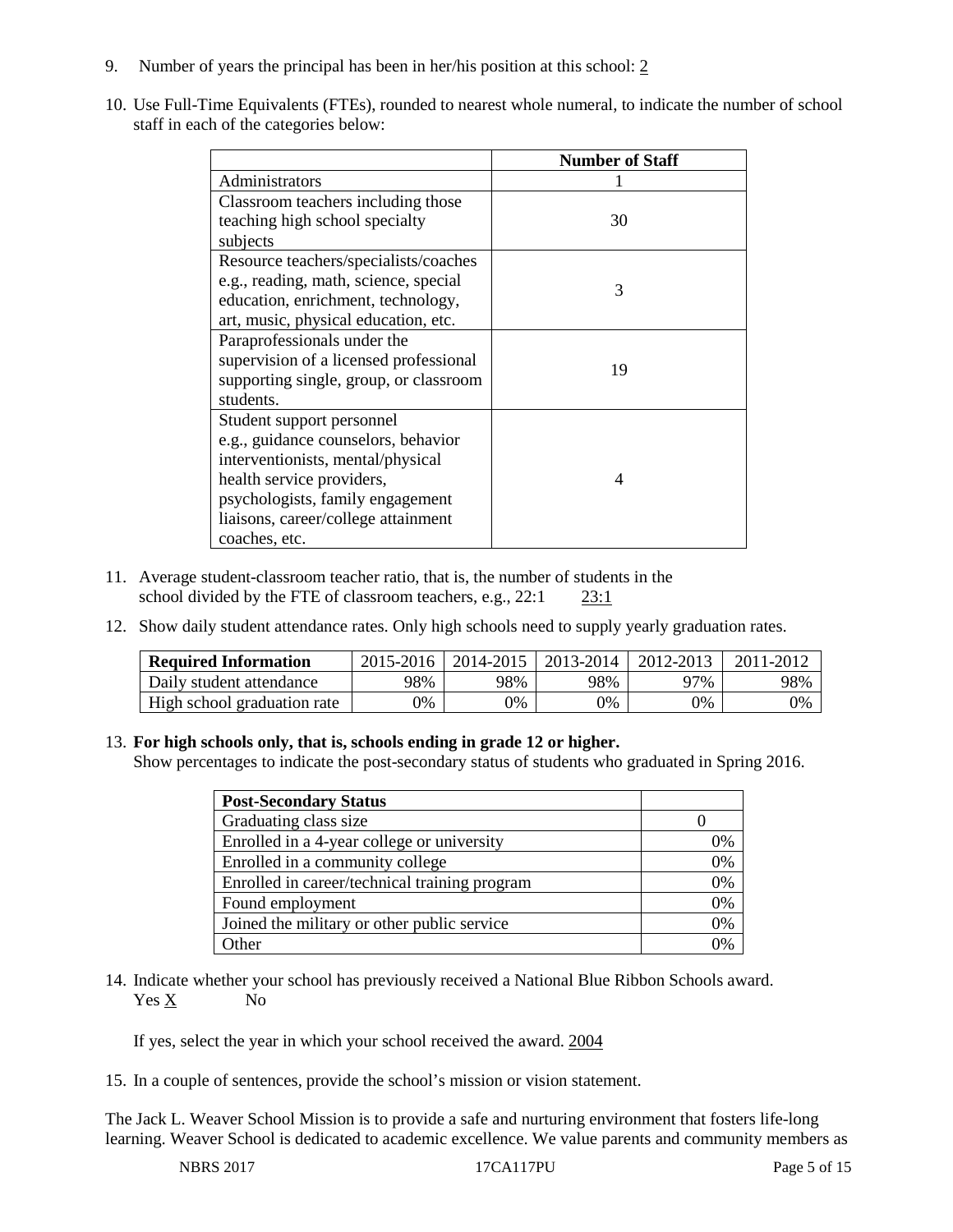partners in education. By continually promoting character development, we prepare students to become responsible citizens in our diverse society. Year-round education provides a continuous opportunity for optimal learning.

16. **For public schools only**, if the school is a magnet, charter, or choice school, explain how students are chosen to attend.

Weaver is a non-boundaried public school within the Los Alamitos Unified School District. Students enroll on a first-come, first-served basis. Students from neighboring districts fill the remaining spaces on interdistrict transfer agreements. If there are more student requests than spaces available, spots are filled with a lottery with the in-district students having priority first.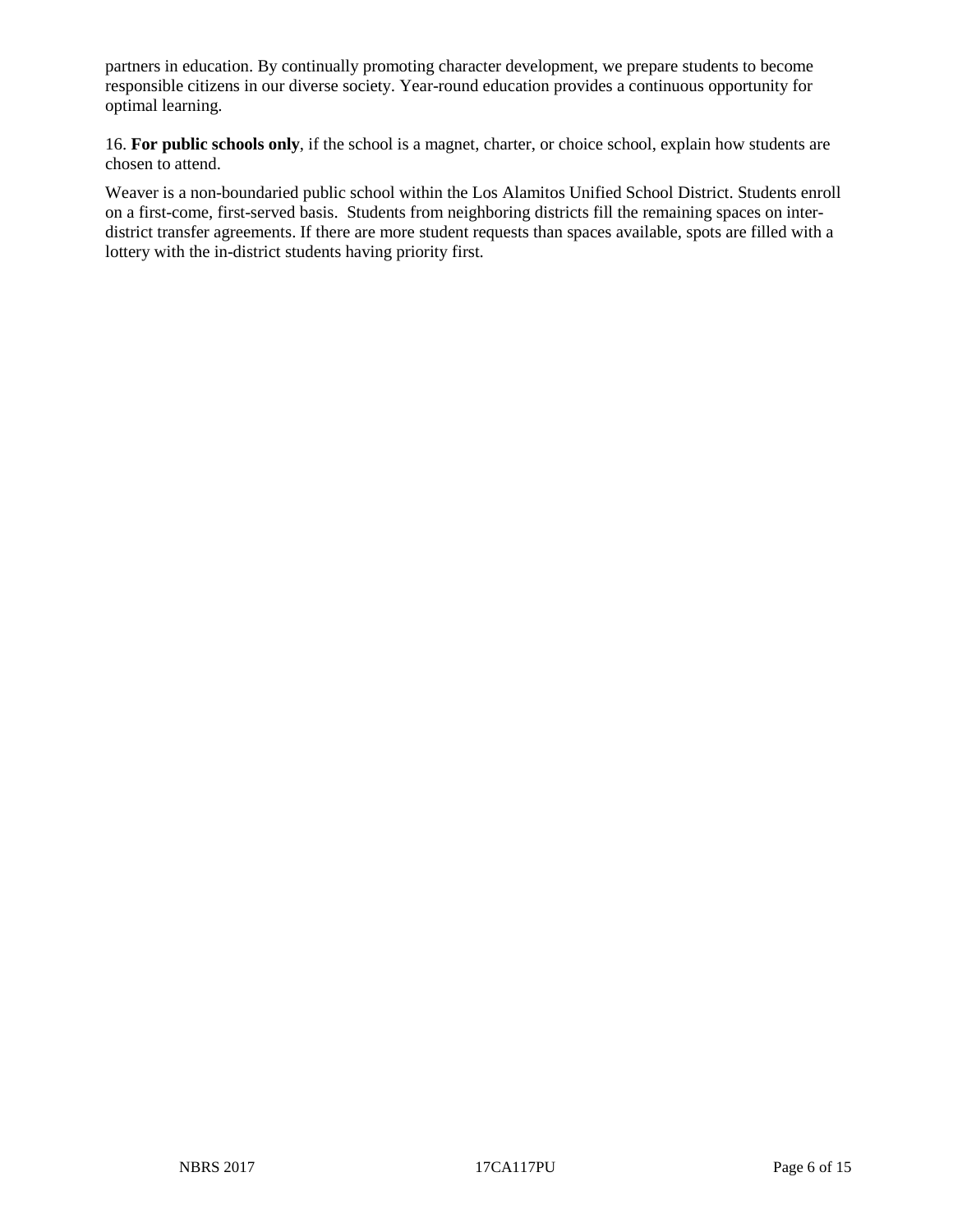# **PART III – SUMMARY**

Jack L. Weaver's reputation has made it a highly sought after school of choice both within the Los Alamitos Unified School District and from neighboring districts as well. Nestled in the suburban neighborhood of Rossmoor in the City of Los Alamitos, California, Weaver is surrounded by single family homes, tree-lined streets, and nearby parks. The Weaver school community is diverse. As a modified single track, year-round school, Weaver attracts a wide range of families from many socioeconomic and ethnic backgrounds. The school has no attendance boundaries as it is the only year-round school in the district. Enrollment in Weaver is typically filled early with a waiting list for those who must be accepted through a lottery drawing.

Pride evolves from Weaver's outstanding traditions, achievements, and accomplishments. Weaver is a model school in Orange County and has received numerous accolades since its re-opening in the 1996 - 1997 school year. Weaver is a standards-based school and has maintained both the highest test scores in the Los Alamitos Unified School District and in Orange County. It is ranked among the top three schools in the county. Our staff is highly talented and has embraced the Common Core State Standards and also the Next Generation Science Standards. Weaver previously received the National Blue Ribbon School Award in 2004. Since then, the school has been a three-time recipient of the California Distinguished School Award, a Golden Bell Award for our signature practice in Cognitively Guided Instruction (CGI), and in 2016 the California Gold Ribbon School Award with a special commendation for CGI.

The heart of the school's mission centers on rigorous curriculum, high expectations, skillful staff members, character development, social responsibility, and family/community partnerships. Weaver is also a hub for a specialized program for pre-school/Kinder children with autism and a non-categorical special needs program for students with other disabilities. This program consists of four classrooms with certificated teachers and multiple instructional aides coordinating a program of 33 students. Kids Korner, an on-site before and after school childcare facility, provides nurturing care for 333 students. Weaver also shares its campus with the district's Child Development Center. This program services one classroom of children ages 3-5 in a preschool program. Additionally, all students have the opportunity to extend their learning in after school classes through our partnership with the Los Alamitos Education Foundation and the Youth Center of Los Alamitos. Through these organizations, students are able to participate in after school enrichment classes in Foreign Language, Martial Arts, Art, Instrumental Music, and Fitness. Scholarships are available for the families who need assistance to enroll their students.

Weaver Elementary operates on a modified year-round calendar. School opens at the beginning of August and ends the second week of June. Students have a six-week summer and breaks are spread evenly throughout the year. This continual cycle of learning facilitates academic success for all students. Weaver operates with a growth mindset and is firmly committed to developing the learning potentials of all students. "Best first" instructional practices that are research based are delivered consistently across all grade levels. Purposeful instruction along with intervention is designed to support all students.

Additionally, Weaver has a long standing tradition of creating a sense of connectedness to our families and community. This is accomplished through a strong PTA, a non-profit corporation called Friends of Weaver, and the dedication of our teaching staff who welcome partners in education.

Support staff at Weaver includes a school office coordinator, a part-time office clerk, a part-time psychologist, two speech and language specialists, a part-time credentialed media specialist, a part-time health clerk, a part-time credentialed music teacher, and a counselor who is on site one day a week. Two part-time cafeteria workers serve hot lunches, and seven playground supervisors provide both structured play activities and informal supervision during lunch.

As dedicated child advocates, staff, parents, and community members all take pride in Weaver's fine reputation and help fulfill our school motto: "A Great Place To Learn."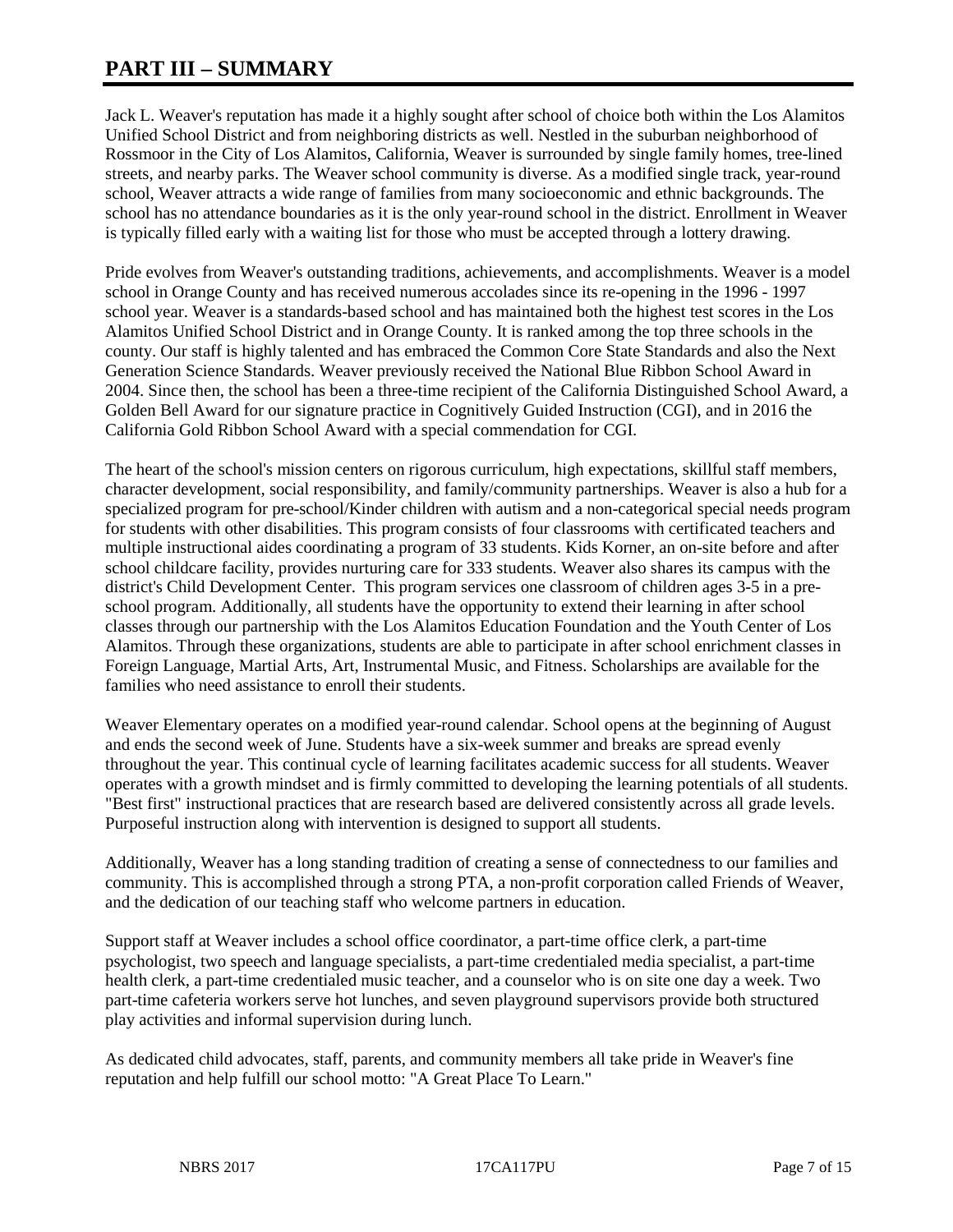# **1. Core Curriculum:**

While the four Cs (Creativity, critical thinking, collaboration and communication) are the buzz words of the day in relation to the common core standards and 21st Century learners, they are deeply imbedded into the heart of teaching and learning at Weaver School. Every student has access to a rigorous, comprehensive curriculum. Carefully crafted instruction in the core subjects of reading, writing, mathematics, science and social studies is balanced with fine arts, physical education, technology, character and civic education. Character and civic education is incorporated through signature instructional practices that lead to "big ideas," regular assemblies where students are recognized for character and civic achievement, and through a strong student leadership program that involves all site students in civic and philanthropic projects. Daily schedules at every grade level build in long, flexible instructional blocks of time, with maximum emphasis on bell-to-bell instruction.

Weaver utilizes a blended literacy program that includes reader's and writer's workshop, novel studies, and guided reading instruction. Frequent and on-going assessment drives our instruction. Individualized results from the Fountas and Pinnell reading assessment system is used to develop prescriptive and purposeful instruction. Teachers work with literacy standards on a classroom language wall to strengthen phonemic awareness, build high frequency words, and strengthen spelling and grammar. There is a gradual shift from "learning to read" to "reading to learn" along with an emphasis on increasing fluency and comprehension skills. All students participate in extended critical analysis of literature through Socratic seminars. Guided reading involves instructional groups that are flexible and focus on comprehension, vocabulary, decoding skills, and reciprocal teaching. Depth and Complexity Prompts are incorporated in all subject areas. Universal themes include change, conflict, order vs. chaos, patterns, power, structure, and systems helping to develop essential questions for readers.

All staff use a variety of tools to support writing. Several teachers visited New York to study at the teacher's college with Lucy Calkins to develop these writing strategies. Students gain practice and knowledge in informative/explanative writing, narratives, opinions, persuasive/argumentative, expository and other purposeful writing prompts. Writing prompts are also often aligned to literature pieces so that there is purposeful writing aligned to fiction and informational text.

Today, our school-wide math achievement shows 99% of our third graders advanced or proficient in mathematics! This remarkable achievement is a result of giving ordinary students extraordinary experiences in mathematics. Cognitively Guided Instruction (CGI) in math is a philosophy developed around the ability of children to think mathematically. The impact of CGI on the ability of students to understand math and think critically in all subjects showed remarkable growth in both district and state benchmark assessments. Weaver has trained over 1000 teachers throughout the state of California and is a model school for teachers and administrators. Each year, the school hosts over 300 visitors to observe our math instruction. In addition, math walls were created to allow for additional discourse in math for all students in K - 3. Students are also asked to write responses about their mathematical thinking through the use of a 5-step lesson frame that includes the use of depth and complexity prompts.

To address the need for increased instruction in spatial relations, the Music Intelligence Neural Development (M.I.N.D.) Research Institute program, developed for grades TK-5 has been implemented at Weaver. M.I.N.D. enhances five basic math concepts: proportional math, fraction, symmetry graphs, and pre-algebra through the use of visual representation. In addition, students participate each week in a 40-minute session in the piano lab. Research has shown the direct correlation between music, symmetry, and patterns to enhance mathematical understanding. All students grades 1 - 5 learn to read music and play piano at Weaver.

Weaver uses an inquiry approach in Science and Social Science. In Science, we utilize the Next Generation Science Standards. Teachers use hands-on experiments and real-life experiences to reinforce concepts. Students travel outside of the school to engage in project-based learning. In Social Science, students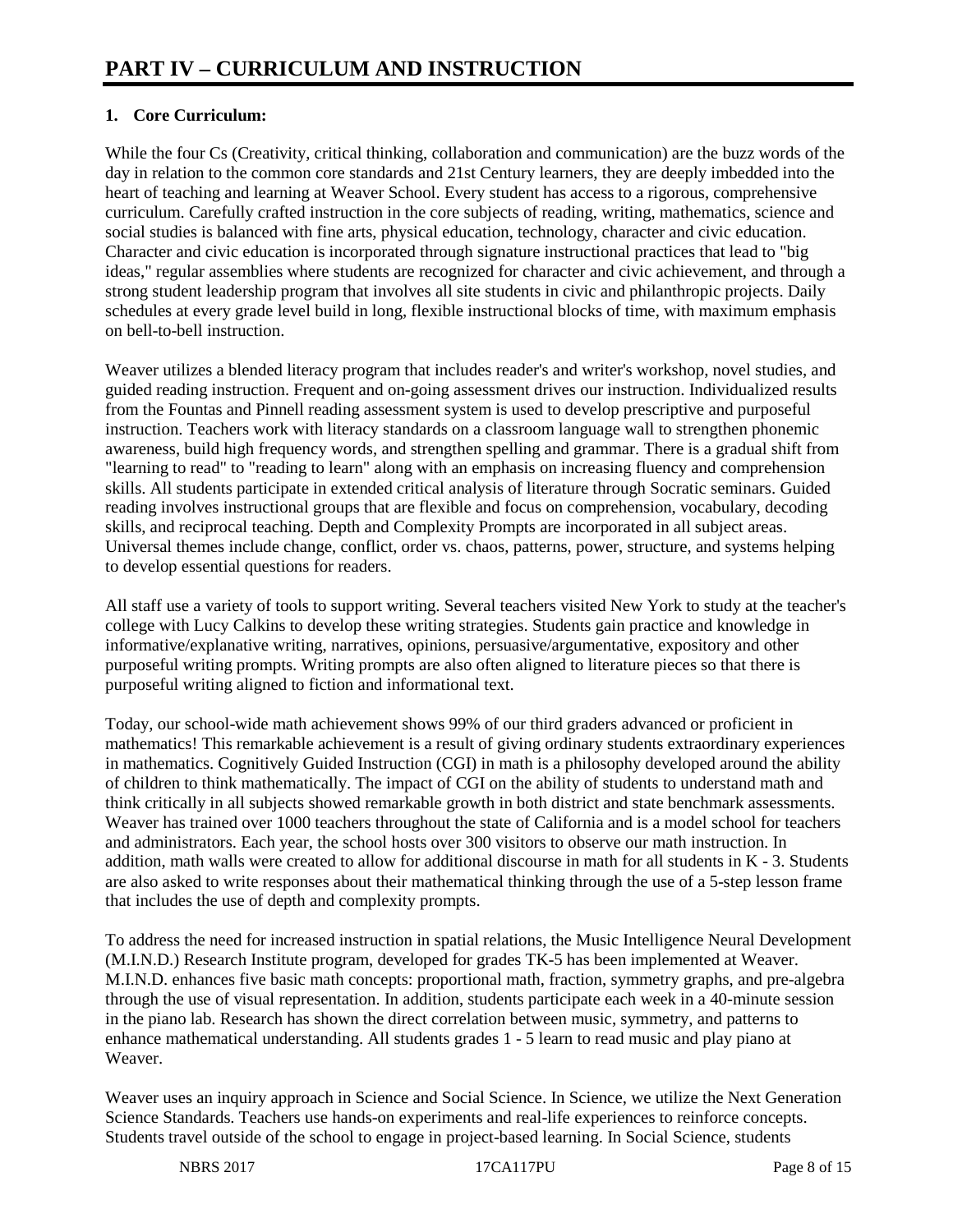participate in a simulation activity that includes research and application. In fourth grade, students travel to Sacramento for a day and explore the gold country, a major focus of 4th grade California History. Weaver has pride in our inclusive student leadership program that includes training and community service. Annual Veteran's ceremonies attract hundreds of community members.

The site's pre-school includes readiness for formal learning experiences. Academic readiness skills include letter recognition, phonemic awareness, reading, and number awareness and sense. CGI is used in math to develop early skills.

# **2. Other Curriculum Areas:**

Weaver actively pursues avenues to extend and enrich the curriculum beyond the core curriculum for all of its students. The school community believes in providing students with opportunities that foster an appreciation for the arts, healthy living, and a well-rounded education.

Weaver has a special partnership with the Pacific Symphony Class Act program which exposes all students to classical symphonic music. Each year students have a guest musician from the symphony. Classroom lessons, performances, assemblies, and a Youth Concert Finale contribute to a love for classical music. Parents become involved through a special Class Act family night where our resident musician and other musicians from the symphony perform for our community.

The Los Alamitos Unified School District provides a music teacher for 35 minutes weekly in grades 1 - 5. Students learn to read and play music on keyboards. In addition, musical performances are conducted for various grades throughout the year. A school Choir meets weekly and performs at different functions throughout the year including an All District Choral Festival each Spring. Instrumental music is available to students after school through the Los Alamitos Youth Center. Students play an instrument in strings, brass, woodwinds or percussion. This well-established program has numerous students, many of whom have continued into middle and high school.

Students at Weaver participate in visual arts through Meet the Masters. This program is sustained through a cadre of parent volunteers who lead lessons for all students. Students K - 5 attend 5 artist lessons per year. In addition, student created wall murals add to the culture of our campus community.

Physical Education, including skill and fitness, is provided to all students 100 minutes each week. Additional P.E. time is made available to students during small group remediation and intervention instruction for math or reading. All 5th grade students participate in the California Phyisical Fitness Testing.

Weaver has a sister school in Beijing, China. This partnership is available through the Global Cultural Education Foundation. We offer a weekly Mandarin program. Mandarin is also offered in our after school program.

Weaver was the first elementary school to have a 1:1 iPad program TK - 5. Teachers use iPads daily for research and projects that are directly related to classroom instruction. Additionally, all students are released for 35 minutes of Science, Technology, Engineering, Art, and Math (STEAM) instruction weekly. This curriculum includes instruction in keyboarding, Google Classroom, Google Office Suite, Coding, and Project Lead the Way in our maker space.

After school classes are also offered in Spanish, Mandarin, Hip-Hop, Art, Academic Chess, Economics, Martial Arts, Lego Robotics, and Math Olympiad. These courses are offered through the Los Alamitos Education Foundation.

In addition, extended learning is provided off campus through both day and overnight trips to local destinations that provide application and real-life project-based learning. Students visit local ecological reserves, government agencies, aerospace labs, and local farms.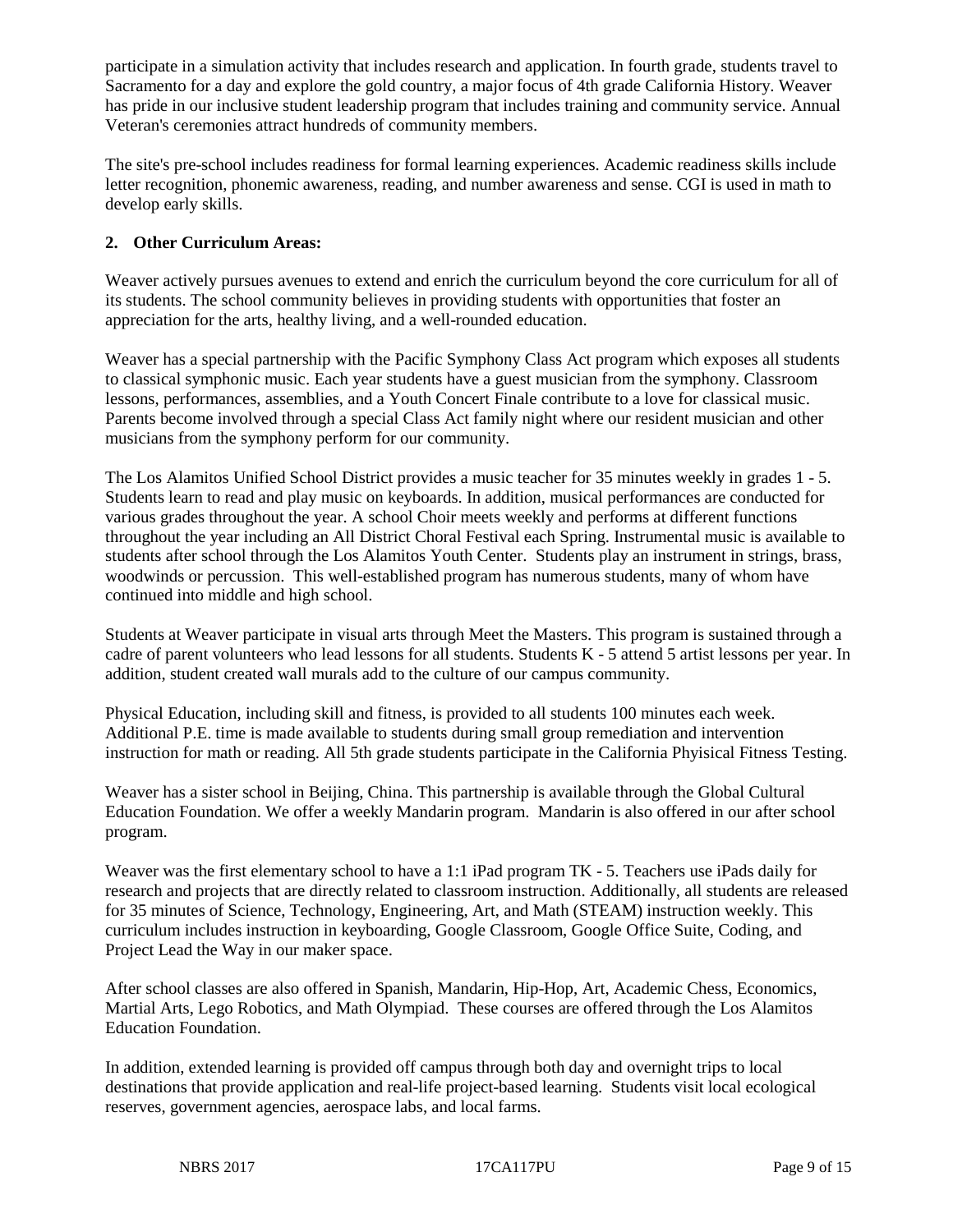#### **3. Instructional Methods, Interventions, and Assessments:**

Weaver has been recognized for our ability to close the achievement gap for our significant subgroups. Recent data shows an increase of 18% in ELA and an increase of 31% in Math in 3rd grade in our Hispanic/Latino Subgroup. This increase leveled the playing field for all sub groups. High levels of student learning and achieving begins with rigorous best, first instruction. All students are instructed at a very high level and intensive interventions are quickly implemented to fill in gaps and support academic achievement through frequent and careful evaluation of assessment data.

At the beginning of each year, teachers analyze the Standardized and District Benchmark Data of each child. The site develops an intervention plan for any student who is not proficient on assessments from the previous year. Throughout the year, ongoing analysis yields information on how instruction should improve learning. Teachers of students in K - 2 administer benchmark exams and reading assessments on students three times a year and make instructional plans based on student progress. Intervention plans are monitored and developed as needs arise. Plans are also made for students who are already advanced to ensure that they are continuing to develop at their level. In grades 3 - 5, students take a mid-year Interim Comprehensive Assessment which mirrors the end of the year Smarter Balanced. Data from this mid-year exam is gathered to monitor student progress toward the Common Core State Standards and adjust instruction and interventions accordingly. A wide range of frequent formative assessments also regularly track student progress. Teachers use running records, anecdotal observation data, quick comprehension checks, pre-tests and post-tests to determine student progress. Students also participate in a variety of projects, presentations, and performance based assessments so that teachers are also able to measure additional skills such as critical and creative thinking, communication and collaboration.

In reading, instruction is driven by on-going assessment. Fountas and Pinnell assessments are used to gauge reading fluency, accuracy, comprehension, retelling, and rate. Data collected is used to appropriately place students in strategy and skill groups that match their learning need. Students who are more than one year below proficiency attend a daily reading lab that utilizes Lindamood Bell techniques to help students visualize words and increase comprehension. Our reading lab teachers are highly trained and continually coached by our district reading teachers on special assignment. In addition, all teachers are trained in the reading foundations for the common core (RFCC) and are given opportunities to observe as well as receive coaching. Classroom instruction incorporates a workshop model of a variety of mini lessons, small group directed instruction, and Socratic seminar.

In math, CGI allows for differentiation of instruction by providing 3 data sets for each problem. Students self-select or are prompted to choose appropriate difficulty. In grades 3 - 5, teachers use a Response to Instruction (RTI) approach to mathematics. At the beginning of each unit, there is a pre-test. Teachers then analyze data and form groupings based on student need. All students take the same post-test at the end of the unit and then teachers form new groupings at the beginning of the next unit. Students are in RTI groups four days a week for math and in their heterogeneous group one day a week. In addition, student falling more than one year below proficiency are placed in additional math remediation groups conducted by the classroom teacher.

Smarter Balanced Assessment Consortium (SBAC) standardized test data demonstrates that the site's practices lead to high achievement. For the 2014-15 school year, site scores for all testing grade levels (3-5) in English Language Arts (ELA) and Math were at 85% or higher in terms of number of students proficient or advanced. In the 2015-16 school year, all students in all grade levels tested (3-5) were at 87% proficient or higher with growth in ELA and Math from the previous year in grades 3 and 4. In grade 5, the proficiency level remained the same in ELA (87%) from 2015 to 2016, while math dropped slightly from 91% to 89%. However, the 2016 group improved in their proficiency level from their 4th grade year (2015). Their proficiency level increased from 85% to 89%.

NBRS 2017 17CA117PU Page 10 of 15 In terms of the achievement gap, Weaver has three significant sub-groups, Asian, Hispanic/Latino, and White. Between the two testing years of 2015 and 2016, the Asian and White sub-groups performed very similarly showing similar growth. While performing similarly in grades 4 and 5, the Hispanic/Latino subgroup made significant gains in grade 3. In the 2016 test year, the Hispanic/Latino sub-group proficiency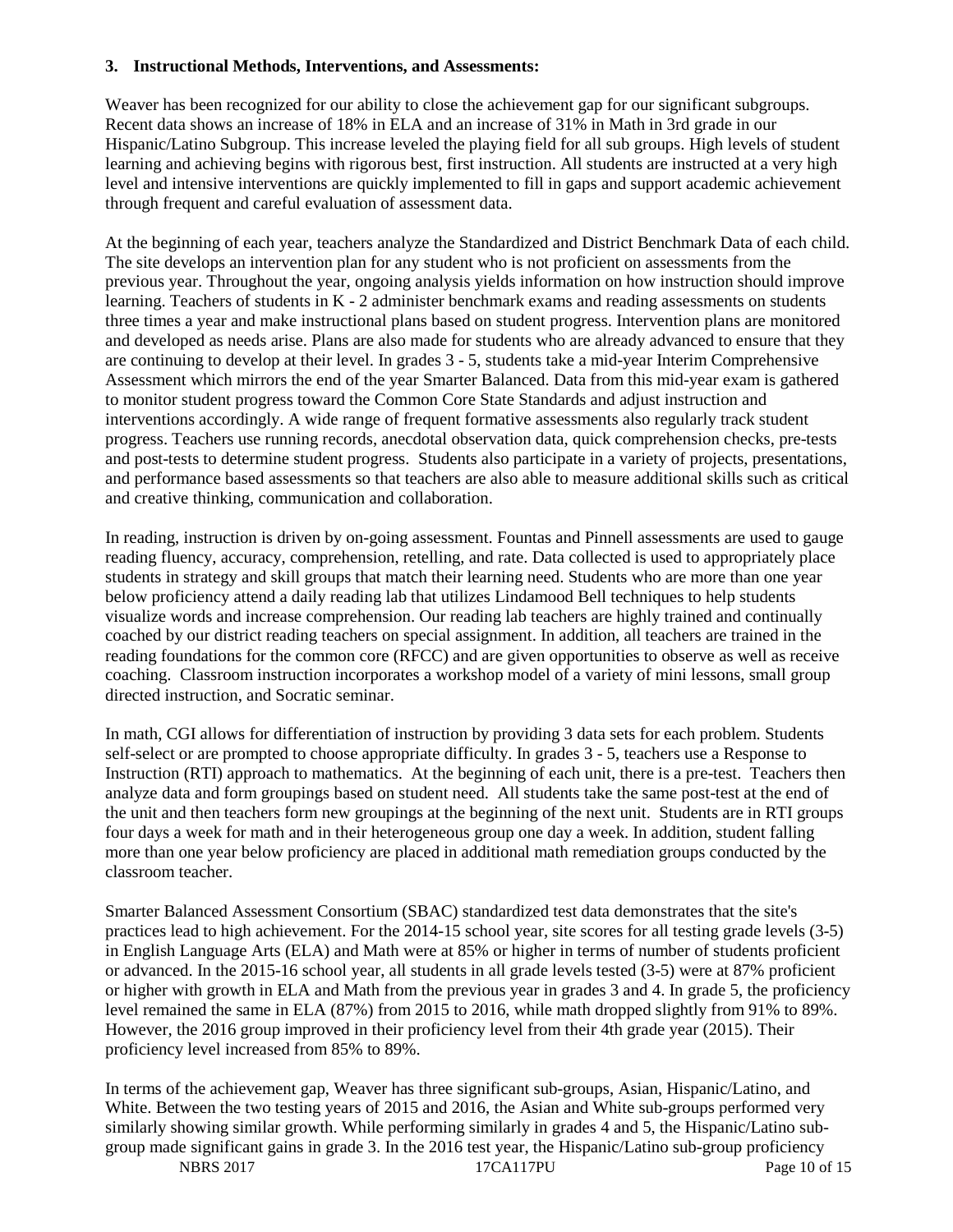rate in grade 3 was 95% in ELA and 100% in Math compared to 77% and 69% from just the previous year. This considerably leveled the playing field among all sub-groups. The site is carefully examining this growth to ensure continued balance among Weaver's sub-groups.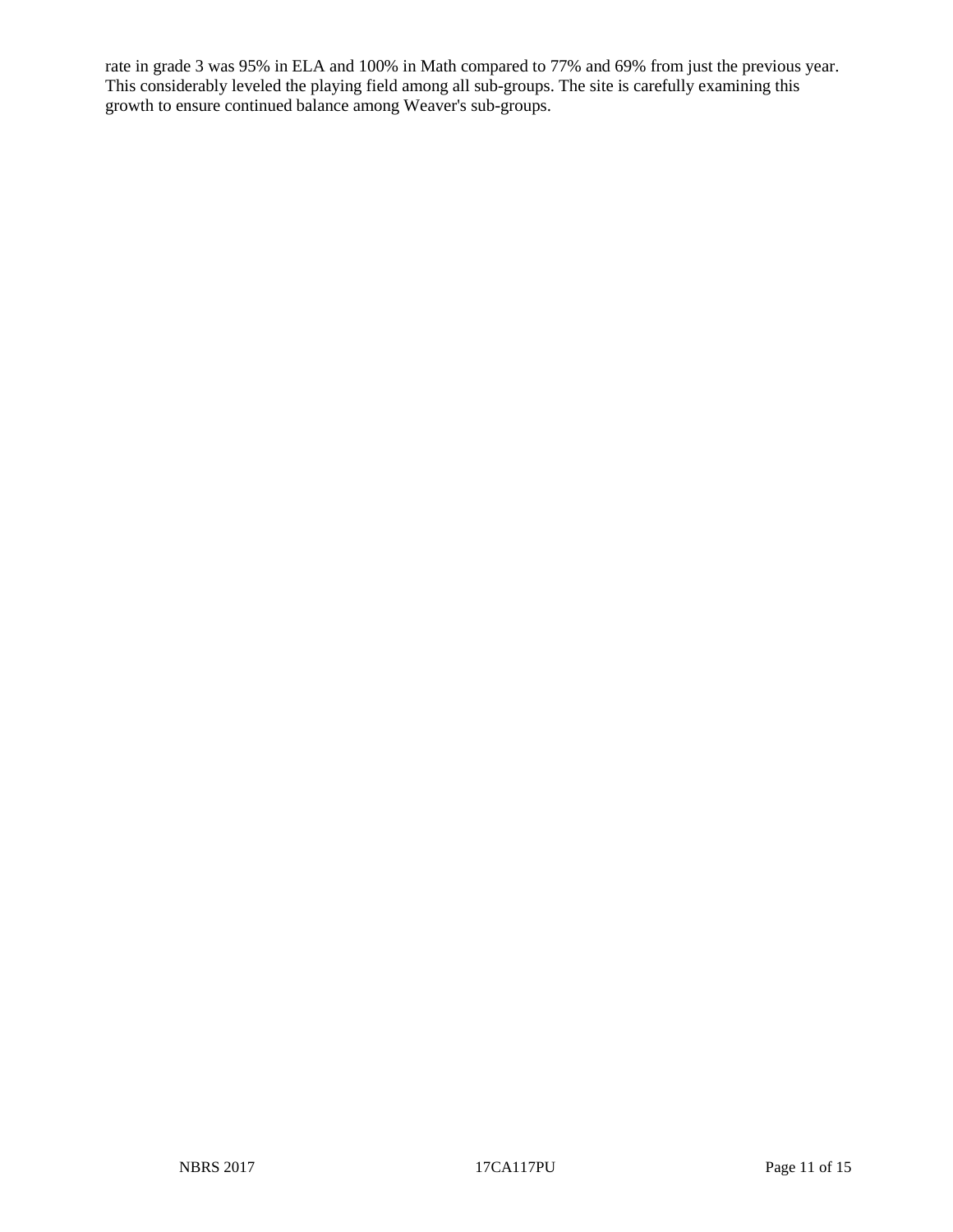# **1. School Climate/Culture:**

"Weaver is a creative, energetic, school. A place where students learn from talented teachers, family volunteers, and each other. Weaver is a place where new ideas are encouraged, developed, expanded, and cherished." Parent volunteer.

If one word describes the school climate at Weaver, it is "inclusive." From the active parent community, to staff, and to all students, Weaver believes that inclusion supports a healthy culture where everyone is accepted and is a valued member of our community. School-wide expectations include specific guidelines that are directly related to this culture. Students are positively reinforced when they are "caught" contributing to our inclusive culture. Our school suspension rate is less than 2%. Students are engaged in productive and rigorous activities.

Weaver school is a place where "everyone knows your name." There is a personal feel on the campus that contributes to the engaging and motivating climate. Numerous family activities also contribute to our engaging and motivating culture. Families attend our weekly Flag Ceremony where we celebrate patriotism, random acts of kindness, and positive social behaviors. "High Fives" are given to students as they are caught being good. Good citizens are recognized as well as students with perfect attendance.

Additionally, many family dining and fun nights provide a way for families to come together and enjoy each other's company in an informal environment. Each year, the PTA puts on a Carnival and a Spring Summer Jam that are simply fun venues to bring together our school community. These events utilize student volunteers from our feeder middle schools and high school. Our events typically draw thousands of participants.

Students who experience hurdles are first referred to our Student Success Team. We evaluate students referred to the team and form action plans. Our discussion includes topics of academic, social, and emotional concerns, as well as attendance, health, organizational and study skills. Recommendation for action may include small group instruction, Reading Lab, peer tutoring, after school clinics occupational therapy, English Language development, counseling, behavioral contracts, modified instructional strategies, and increased home to school communication. Psychoeducational evaluations sometimes result through this process.

Professional learning communities have been a long standing tradition over the last 20 years. Teachers are accustomed to sharing best practices as well as opening their doors for colleagues. Principal's advisory committee is utilized as a forum for school-wide issues. Each year, a site teacher is selected as Weaver Teacher of the Year through the local Lion's Club. Staff members nominate a candidate to receive this special recognition. This is truly meaningful as they are selected from among their peers. A staff appreciation week by our site PTA acknowledges and appreciates the dedication of our teachers each year.

# **2. Engaging Families and Community:**

Beginning with just 100 families in 1996, Weaver establish a very special close knit relationship with the parent community. Parents were not just volunteers, but rather partners in education. The goal was and still is involvement vs. inclusion. At Weaver, our families are involved in many ways. Our parent volunteerism has tripled since the time of the re-opening.

Families are directly involved in instructional processes. We engage in a process whereby decisions are made based on what's best for students and individual family needs. Parents are very welcome and encouraged to volunteer. The parent education level is high. Many parents have advanced degrees in science, engineering, technology, education, the arts, and other fields. Many parents often come in and teach lessons in their professional fields. Additionally, there is no shortage of classroom volunteers.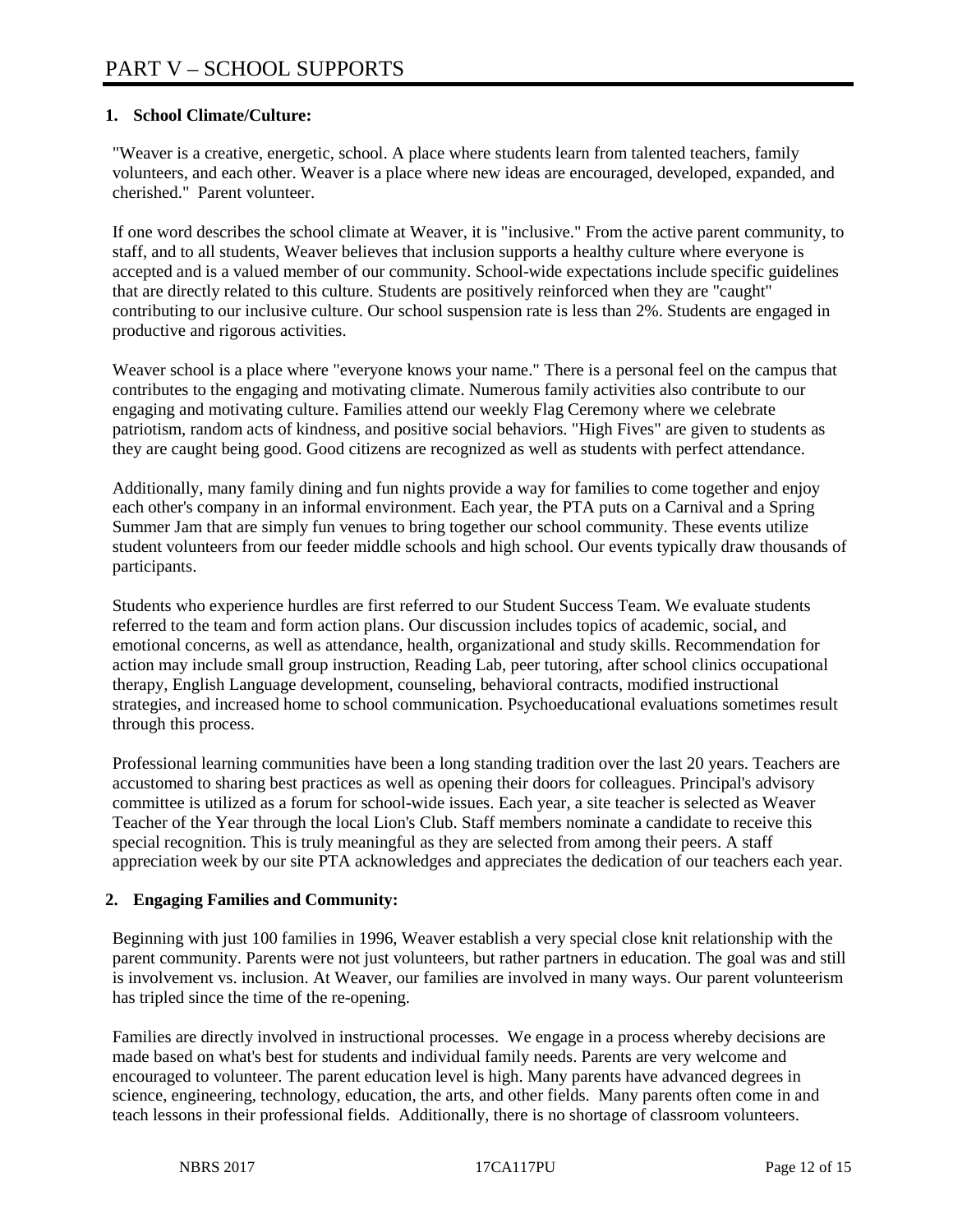To support the site in leadership needs, parents are also encouraged to participate in our PTA and Friends of Weaver, where they may be actively engaged in decisions affecting the schools. The School Site Council consists of parents and staff who develop achievement goals and how site funding will be allocated to support goal attainment.

When students struggle and are in need of support, Weaver brings the family into the loop to address concerns. School Success Team meetings, 504 meetings, and IEP meetings all include active parent participation. Assessments include parent input. Additionally, prior to Formal processes, teachers reach out to parents via telephone or email to quickly address and resolve concerns.

There are a variety of communication mechanisms to keep parents informed. The school year is divided into three academic trimesters. After each academic trimester Teachers send home report cards to students demonstrating student progress. At the first trimester, all parents participate in school conference regarding their student's progress. At the second trimester, the teacher and/or parent may request a conference to check in on student progress.

Regular communication come home via a school auto dialer, a weekly e-newsletter created by the PTA, and personal emails and phone calls. The site also maintains an Instagram and Twitter accounts to provide parents with glimpses of their school day. The school also uses a Remind app to notify the parents of emergencies, and urgent matters.

## **3. Professional Development:**

The district has a five-year comprehensive Professional Development Plan for all new teachers. Teachers spend approximately 10 days of training each year on the district's signature practices. District teachers on special assignment (experts in the different signature classes) also come to Weaver to coach and work with individual teachers on the practices as they implement them in their classrooms. Weaver also places each new teacher with a site master teacher to provide support and propel best practices.

The district also offers a robust professional development calendar for all veteran teachers. Teachers may choose to attend training days in our signature practices.

Each year the site Principal conducts Fall planning/Spring review meetings with each teaching staff member. They discuss student data and develop intervention plans for struggling students, talk about enriching options for advanced students, and discuss ways to push proficient students to advanced. Additionally, each teacher develops two professional goals to work on of their choice. In the Spring, a review meeting is conducted to determine level of success and implementation of student data and of the professional development goals.

Weavers teachers have 2 1/2 hours weekly of release time for common grade level planning. It is used to collaboratively discuss standards-based lessons, score assessments, analyze results, and plan for the next steps to ensure that students meet grade level standards. District-wide grade level meetings allow for the sharing of effective strategies, as well as discussion of practices to improve student achievement, engage and support student learning, provide content skills and pedagogy, and utilize assessment data to guide instruction.

All teachers are also released one day per month to work as a PLC team, where they analyze student data and plan units and make instructional plans based on student data. When needed they also develop and adjust individual student intervention plans during this time.

Weaver has also had a long standing relationship with the Cotsen Foundation for the Art of Teaching. This local foundation's mission is to provide teachers the opportunity to learn and share best teaching practices. Weaver was one of the first schools to join the foundation and has become one of the foundations highly sought after destinations. Weaver hosts four visits each year and demos CGI to many visitors. The sharing of lessons and collaboration that happens between our demonstration teachers and the visitors is always an opportunity to grow professionally.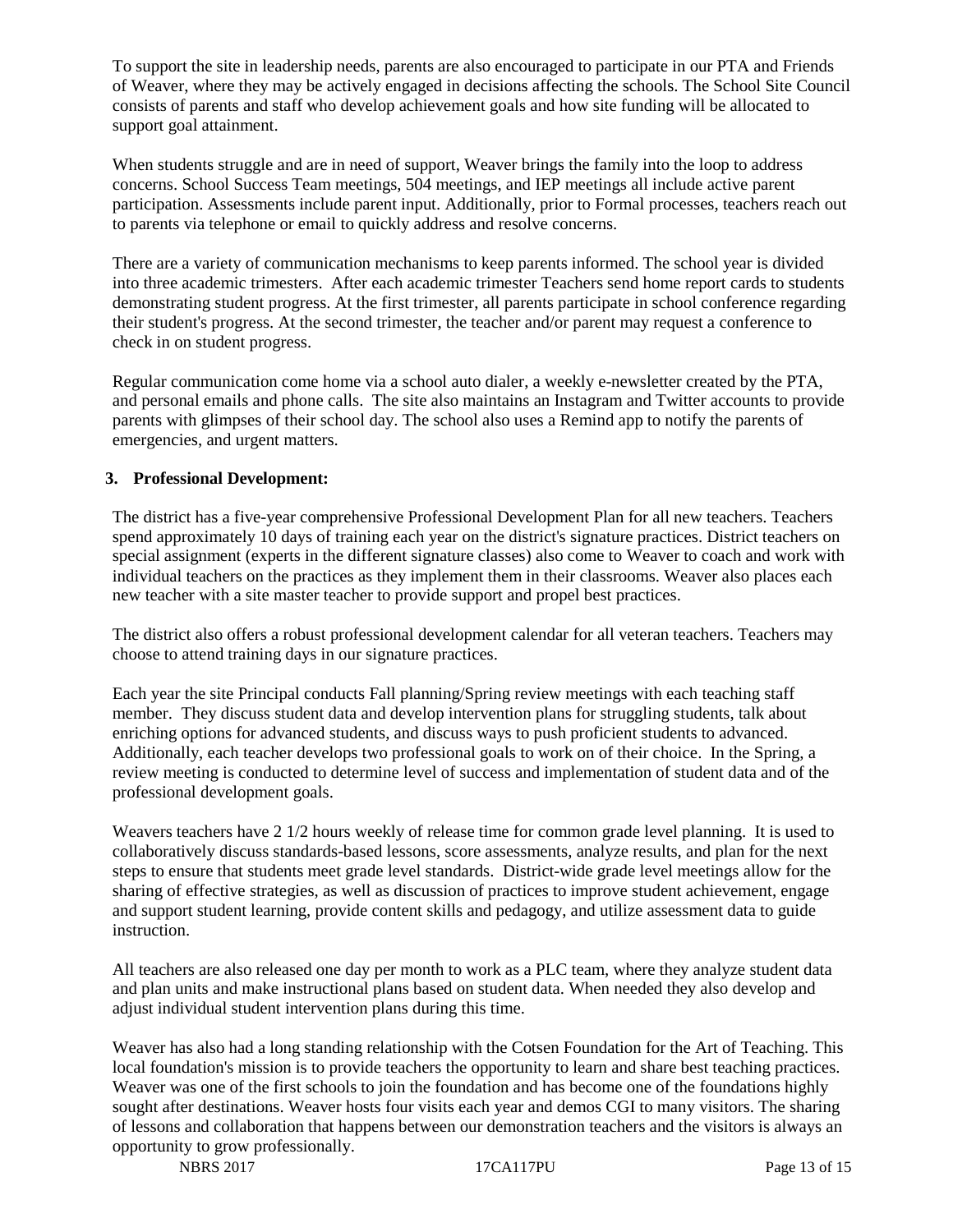### **4. School Leadership:**

Weaver Elementary operates on a shared leadership model based on Interest-based decision making. The site maintains a Principal's Advisory Committee that meets monthly to make decisions and discuss issues. The decision-based approach is based on the bargaining process that we maintain with the Teacher's Association. When decisions are made, the number one goal is to make them in the best interest of students. Under this structure, teachers and staff remove their personal feelings and emotions to ensure that decisions about policies, programs, relationships, and resources are focused on student need and achievement.

Parents are also part of the leadership process. The site firmly has established a positive partnership with the parent community and parents lead in a variety of positions through PTA and Friend's of Weaver a forward funding group that fundraises specifically for programs that advance student achievement.

The School Site Council is a body comprised of staff members (both certificated and classified) and parents who develop a yearly Single School Plan of Achievement. This document consists of goals in multiple areas that are tied to student achievement. This body develops student achievement goals and others. The goals also include how site monies through our Local Control Accountability Plan will be spent to support these goals. These decisions are made based on critical analyses of assessment data.

The site also works very closely with the school district. The leadership at the district is also very supportive to the site with all student needs and is very involved in working with Weaver on improvement of student achievement.

A strong site Support Staff consisting of a Psychologist, part-time counselor, 2 Speech and Language Pathologists support student social and emotional needs in order to support them with academic success.

Weaver also believes in providing student voice in decisions affecting the school. A very active student leadership program, the Ambassadors, provides students with many leadership opportunities. This is an inclusive 5th grade leadership program. This year over sixty 5th graders are participating in the Ambassador Program. The Ambassador program teaches student leadership, civic involvement, public speaking skills, and social justice issues. The rest of the school is also involved in the program through two annual fundraising drive for a needy charity. This year, as the husband of one of our staff members has just been diagnosed with ALS, Our two C.A.R.E.S. (Compassion, Action, Responsibility, Empathy, and Support) weeks were dedicated to ALS Guardian Angels, a local ALS charity who supports afflicted families with a variety of needs. Between a cash donation drive in the fall that was supported by a girl scout troop as well, and a spring gift card drive, Weaver raised over \$15,000.00 to support this needy cause. Next year, Weaver is looking to expand the Ambassador program by having room delegates from each classroom that will be an Ambassador liaison for their classroom.